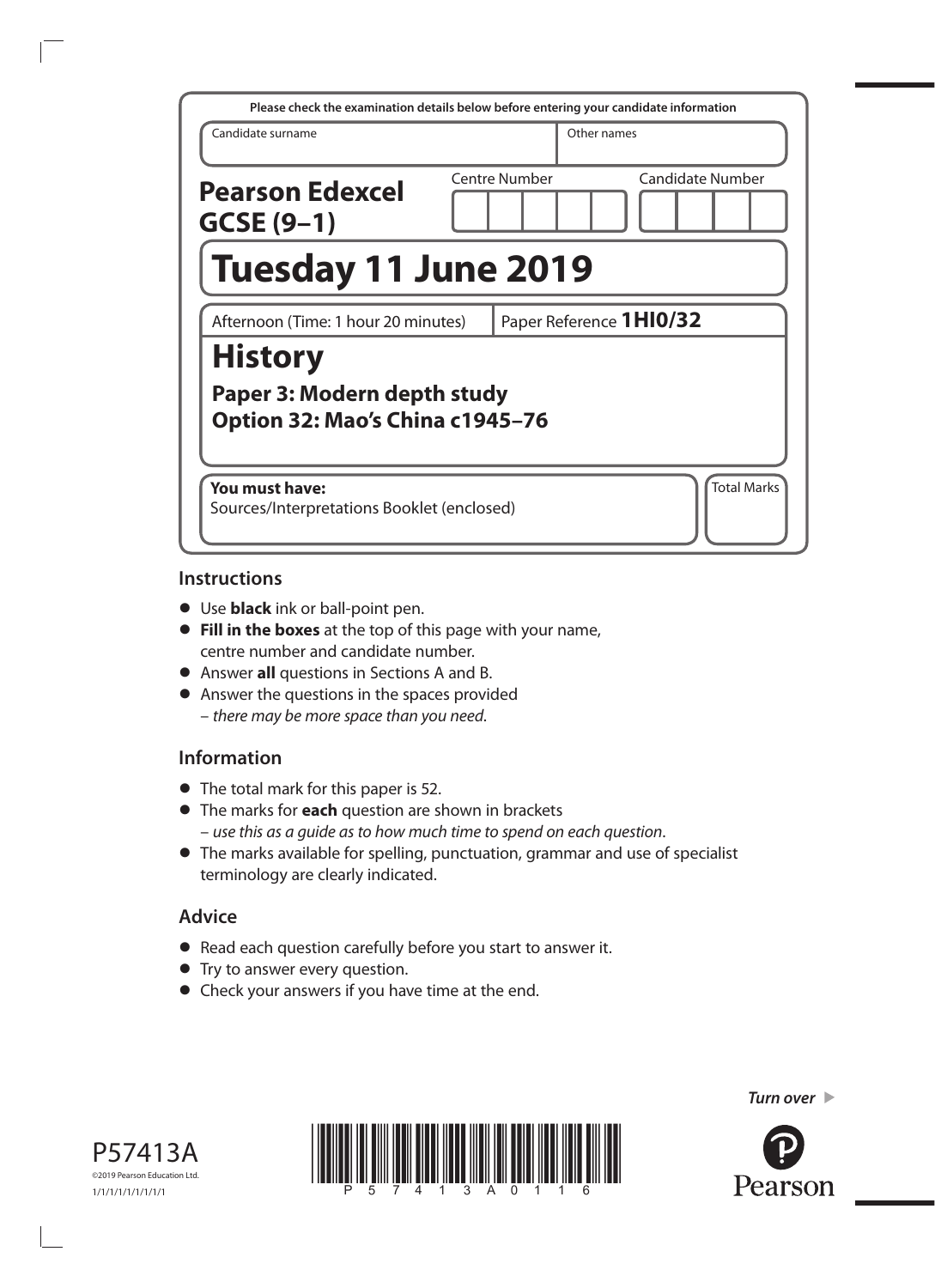**DONOTWRITEINITISAREA** 

**DOMOTIVES IN THE MARKET SAMPLE** 

**DOOMOODWARE MARKETING** 

# **DOMOTIVISTEINTHIS AREA**

**DOMOTIVIRE IN ELISARED** 

# **SECTION A**

# **Answer both questions.**

**Study Source A below and then answer Question 1.**

**Source A**: A Chinese government poster of a people's commune. It was created in 1958.



# \*P57413A0216\* **<sup>2</sup>**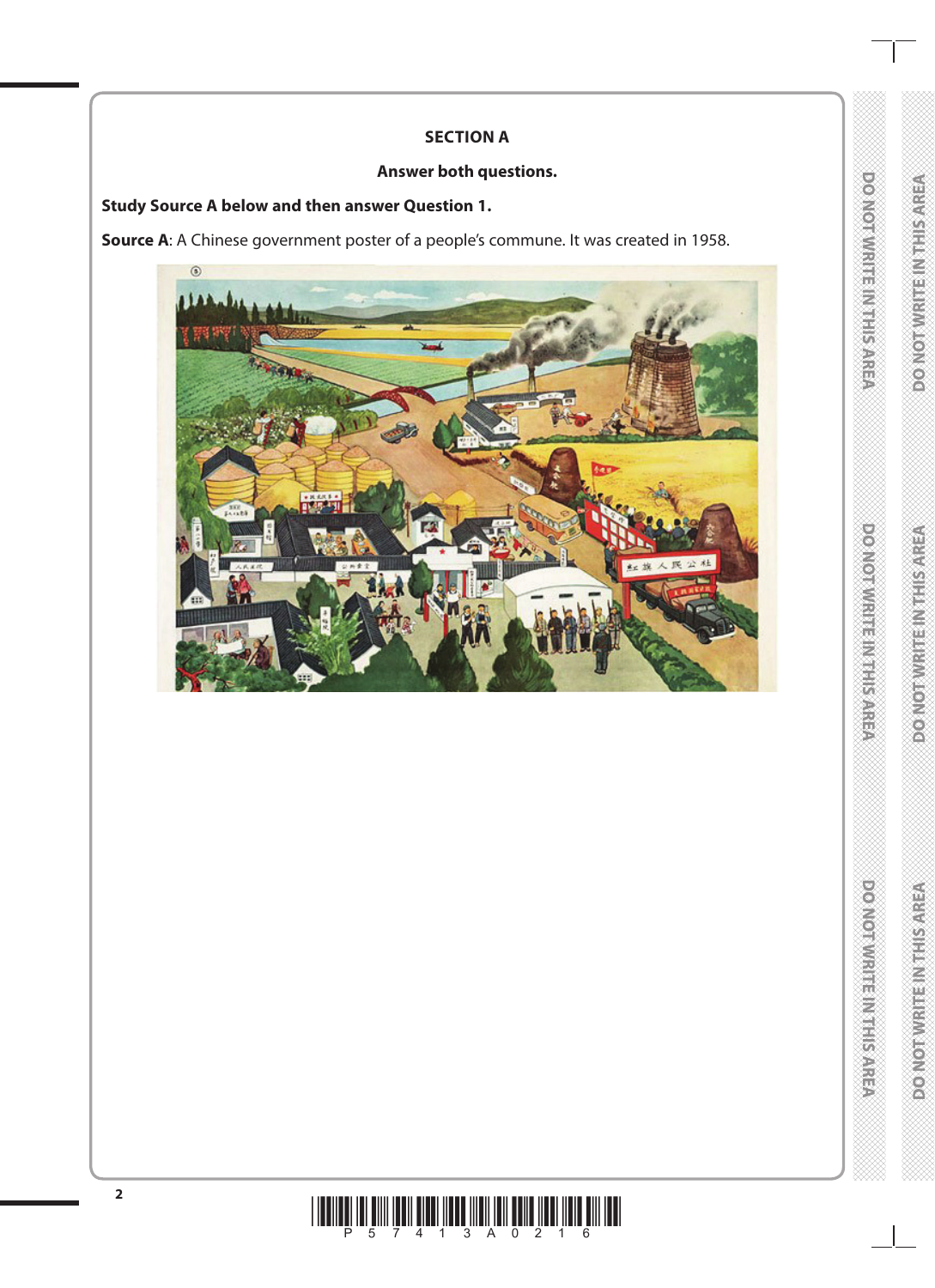|  |  | 1 Give two things you can infer from Source A about people's communes. |  |  |  |  |  |
|--|--|------------------------------------------------------------------------|--|--|--|--|--|
|--|--|------------------------------------------------------------------------|--|--|--|--|--|

Complete the table below to explain your answer.

| Details in the source that tell me this: |  |                                  |  |
|------------------------------------------|--|----------------------------------|--|
| (ii) What I can infer:                   |  |                                  |  |
|                                          |  |                                  |  |
| Details in the source that tell me this: |  |                                  |  |
|                                          |  | (Total for Question 1 = 4 marks) |  |
|                                          |  |                                  |  |
|                                          |  |                                  |  |



**DO NOTWRITEINTIFSONER** 

**DONOTWRITEINITHISAREA** 

**DOMORWIGHT INTHISAREA** 

**DOMORATE INTERNATIONAL PROPERTY**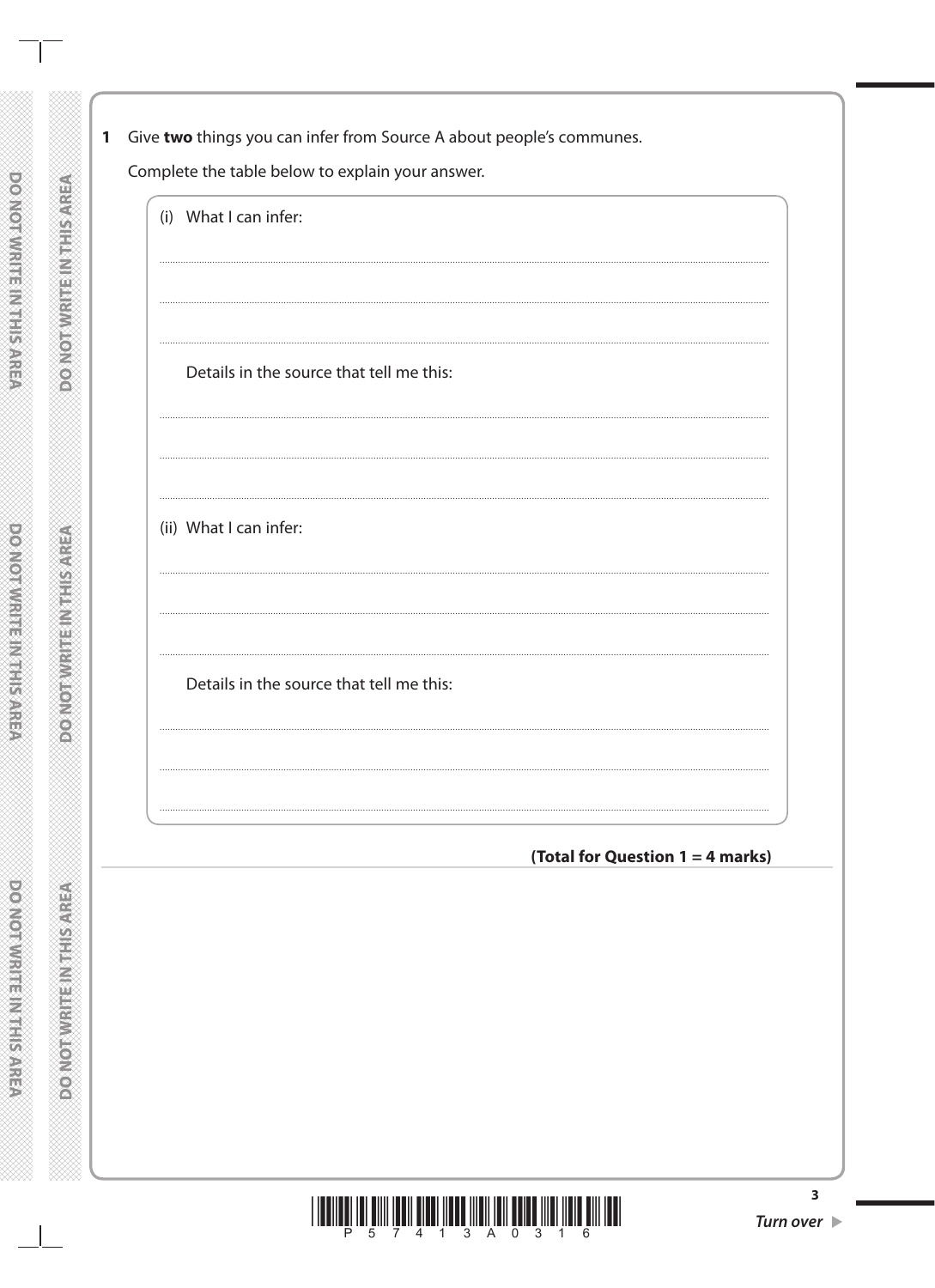| 2 Explain why the Chinese Communist Party (CCP) was able to consolidate its hold on |
|-------------------------------------------------------------------------------------|
| power in the years 1951-52.                                                         |

 $(12)$ 

You may use the following in your answer:

- People's Liberation Army (PLA)<br>the 'three antis' movement  $\ddot{\phantom{0}}$
- $\ddot{\phantom{0}}$

You **must** also use information of your own.

**DOMOTIVISTEINTHIS AREA** 

**DOONORWAYS IN SURFACE** 

**DONOMINISTING** 

**DO NOTWRITEIN IT: ISAREA** 

Ш Ш <u> II ANI INDINI NA MATI MATI ANI ANI</u> 7 4 1 3 A 0 4 1 6 ΪP - 5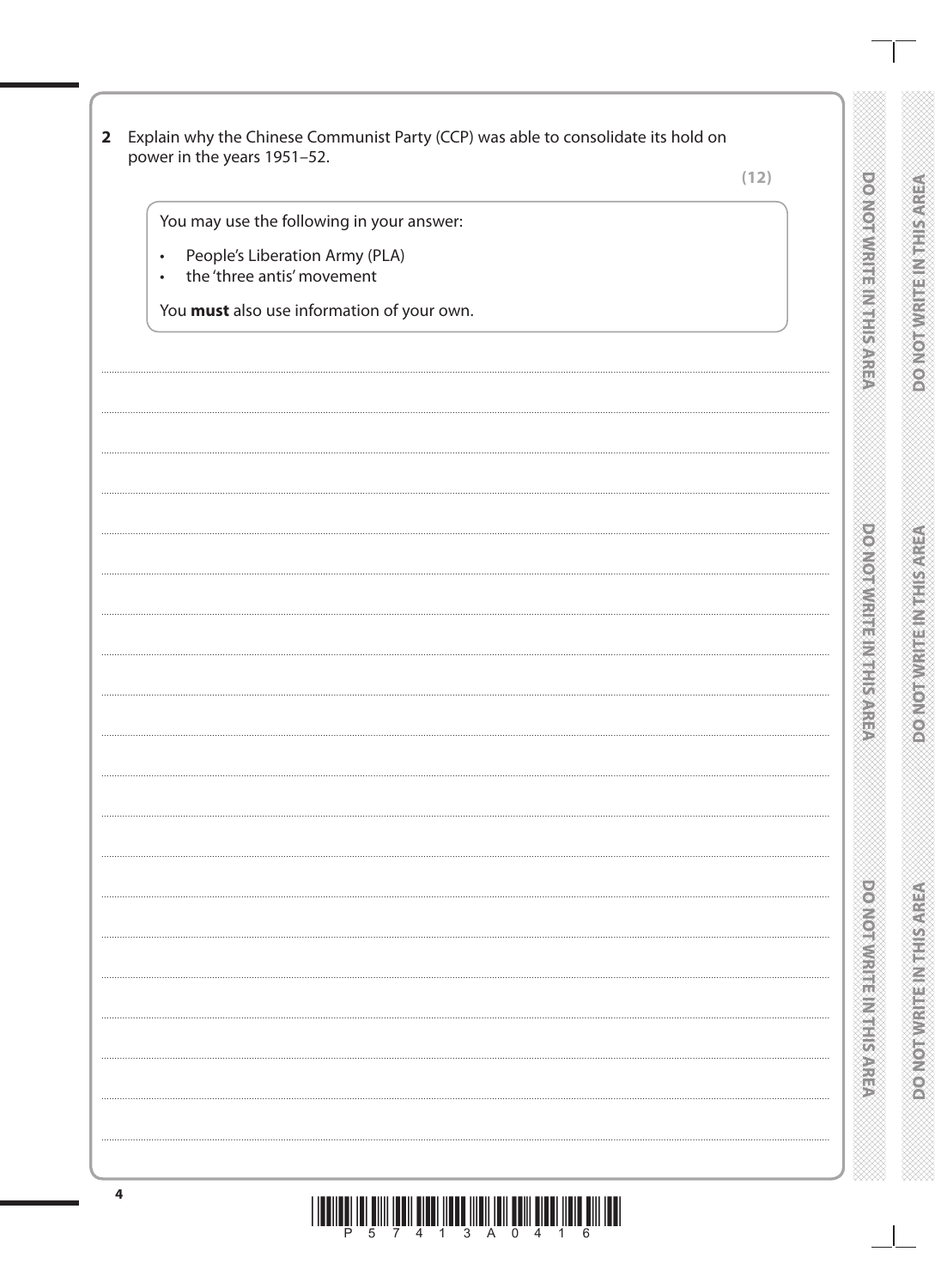| <br> |   |
|------|---|
|      |   |
|      |   |
|      |   |
|      |   |
|      |   |
|      |   |
|      |   |
|      |   |
|      |   |
|      |   |
|      | . |

 $\mathbb{R}$ 

DOOMOTIVIRITEIN/THISAREA

**POONMARTENMENTSREAR** 

**DOMOTIVIRITEINIRINISAREA** 

 $\Box$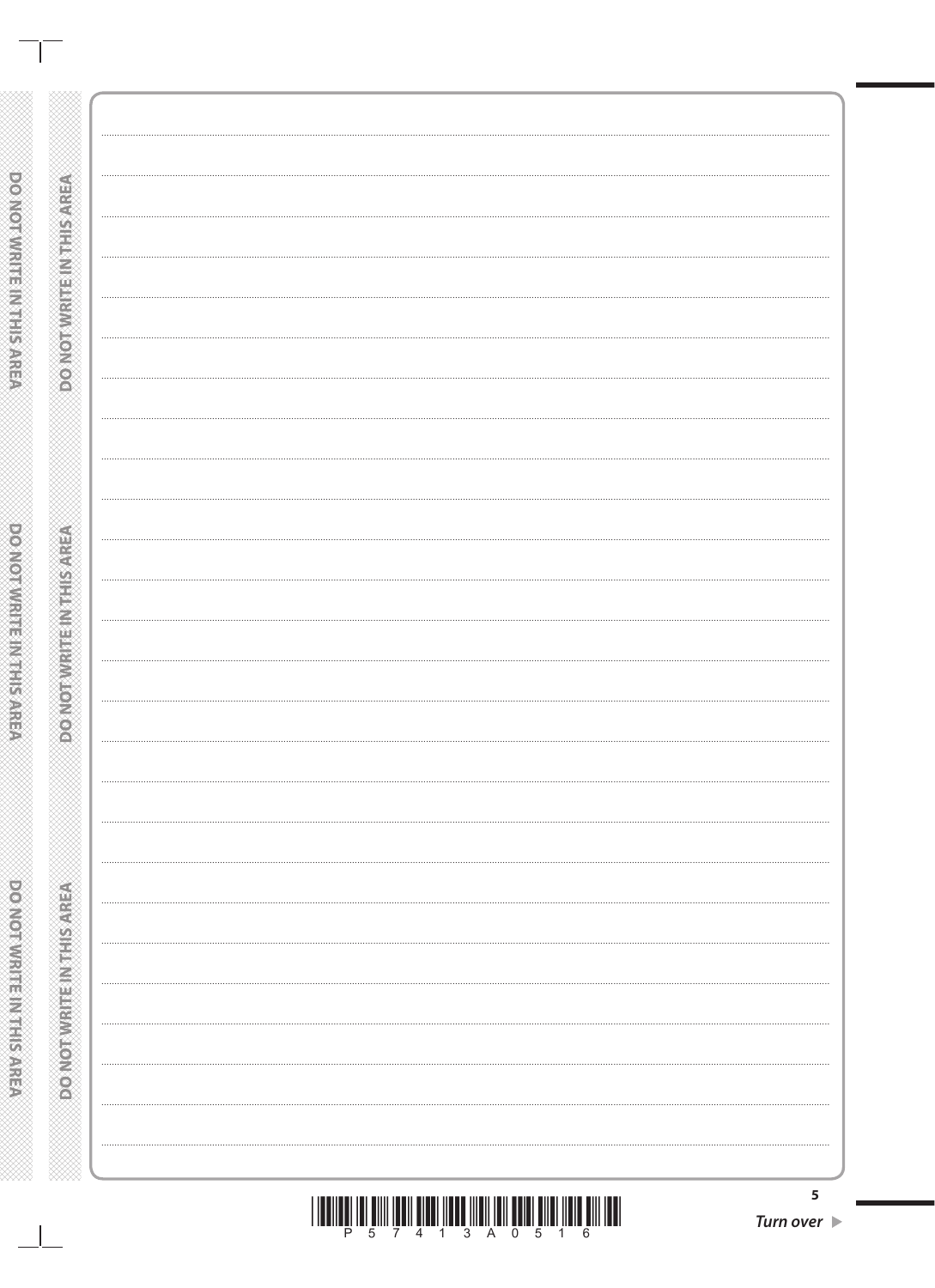**DOMOINMENT FIRST SARE** 

DONOTWRITEINTHISAREA

DO NOTWRITE IN THIS AREA

(Total for Question 2 = 12 marks)

**TOTAL FOR SECTION A = 16 MARKS** 

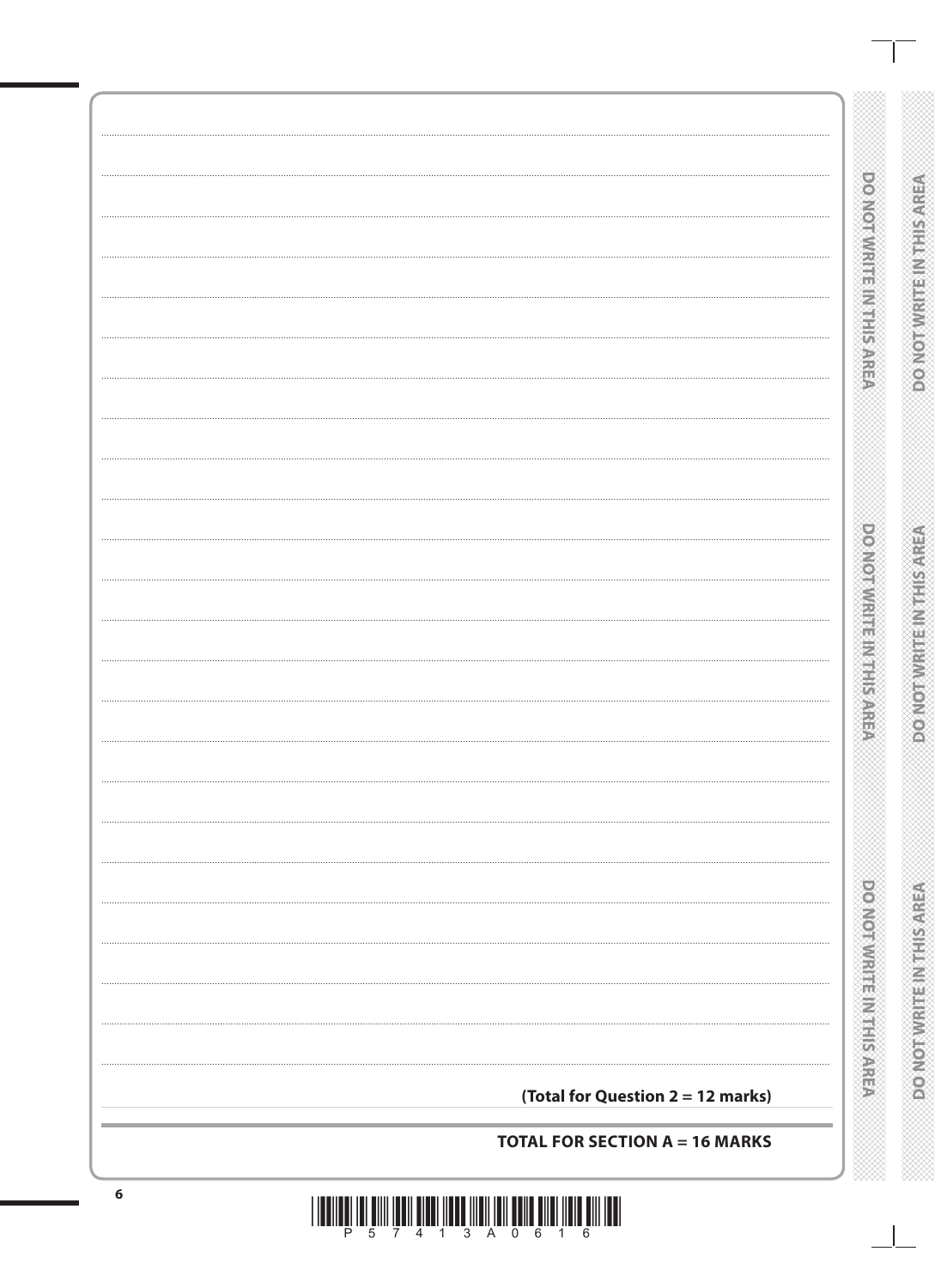| <b>SECTION B</b>                                                                                                                       |             |
|----------------------------------------------------------------------------------------------------------------------------------------|-------------|
| For this section, you will need to use the sources and interpretations<br>in the Sources/Interpretations Booklet.                      |             |
| (a) Study Sources B and C.<br>$\mathbf{3}$                                                                                             |             |
| How useful are Sources B and C for an enquiry into the effects of the<br><b>Cultural Revolution?</b>                                   |             |
| Explain your answer, using Sources B and C and your knowledge of the<br>historical context.                                            |             |
|                                                                                                                                        | (8)         |
|                                                                                                                                        |             |
|                                                                                                                                        |             |
|                                                                                                                                        |             |
|                                                                                                                                        |             |
|                                                                                                                                        |             |
|                                                                                                                                        |             |
|                                                                                                                                        |             |
|                                                                                                                                        |             |
|                                                                                                                                        |             |
|                                                                                                                                        |             |
|                                                                                                                                        |             |
|                                                                                                                                        |             |
|                                                                                                                                        |             |
|                                                                                                                                        |             |
|                                                                                                                                        |             |
|                                                                                                                                        |             |
|                                                                                                                                        |             |
|                                                                                                                                        |             |
|                                                                                                                                        |             |
|                                                                                                                                        |             |
|                                                                                                                                        |             |
|                                                                                                                                        |             |
| <u> I III AN DI DI DI LA BILI DI LA BILI DI LA BILI DI LA BILI DI LA BILI DI LA BILI DI LA BILI DI LA BILI DI LA B</u><br>$\mathbf{0}$ | Turn over 1 |

DO NOTWRITE INTHISAREA

**DO NOT WRITE IN THIS AREA** 

a ka

DO NOTWAITEINTHIS AREA

**DOMOTWRITE IN THIS AREA** 

**DO NOTWRITEINIS RISPREA** 

**DO NOT WRITE IN THIS AREA**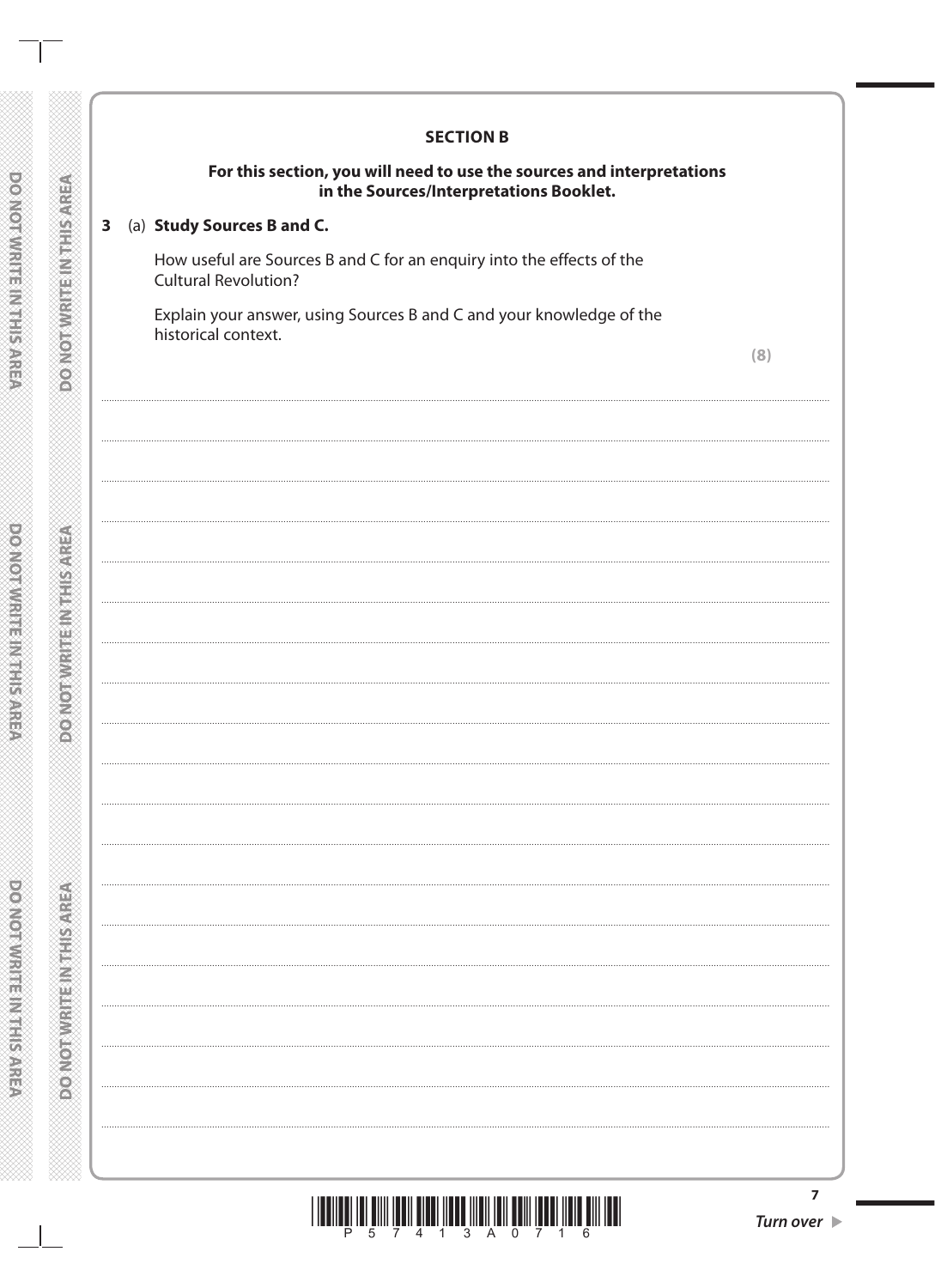| <u>i ina ilay kaominina mpikambana amin'ny faritr'i Nord-Amerika (no ben'ny fari</u> |  |  |  |                       |  |  |  |
|--------------------------------------------------------------------------------------|--|--|--|-----------------------|--|--|--|
|                                                                                      |  |  |  | P 5 7 4 1 3 A 0 8 1 6 |  |  |  |

| <b>PONOINT ENTERTAINMENT</b> |
|------------------------------|
|                              |
|                              |
|                              |
|                              |
|                              |
|                              |
|                              |
|                              |
|                              |
|                              |
|                              |
|                              |
|                              |
|                              |
|                              |
| <b>PONDORM PROTECTION</b>    |
|                              |
|                              |
|                              |
|                              |
|                              |
|                              |
|                              |
| 寓                            |
|                              |
|                              |
|                              |
|                              |
|                              |
|                              |
| .                            |
|                              |
|                              |
|                              |
|                              |
|                              |
|                              |
|                              |
| <b>DOMOTOMRED MEETINGS</b>   |
| .                            |
|                              |
|                              |
|                              |
|                              |
|                              |
|                              |

Ξ

**DONOT WRITEINTHIS AREA** 

**PONOTWATE INTHIS AREA** 

**PONOTWRITEIN THIS AREA**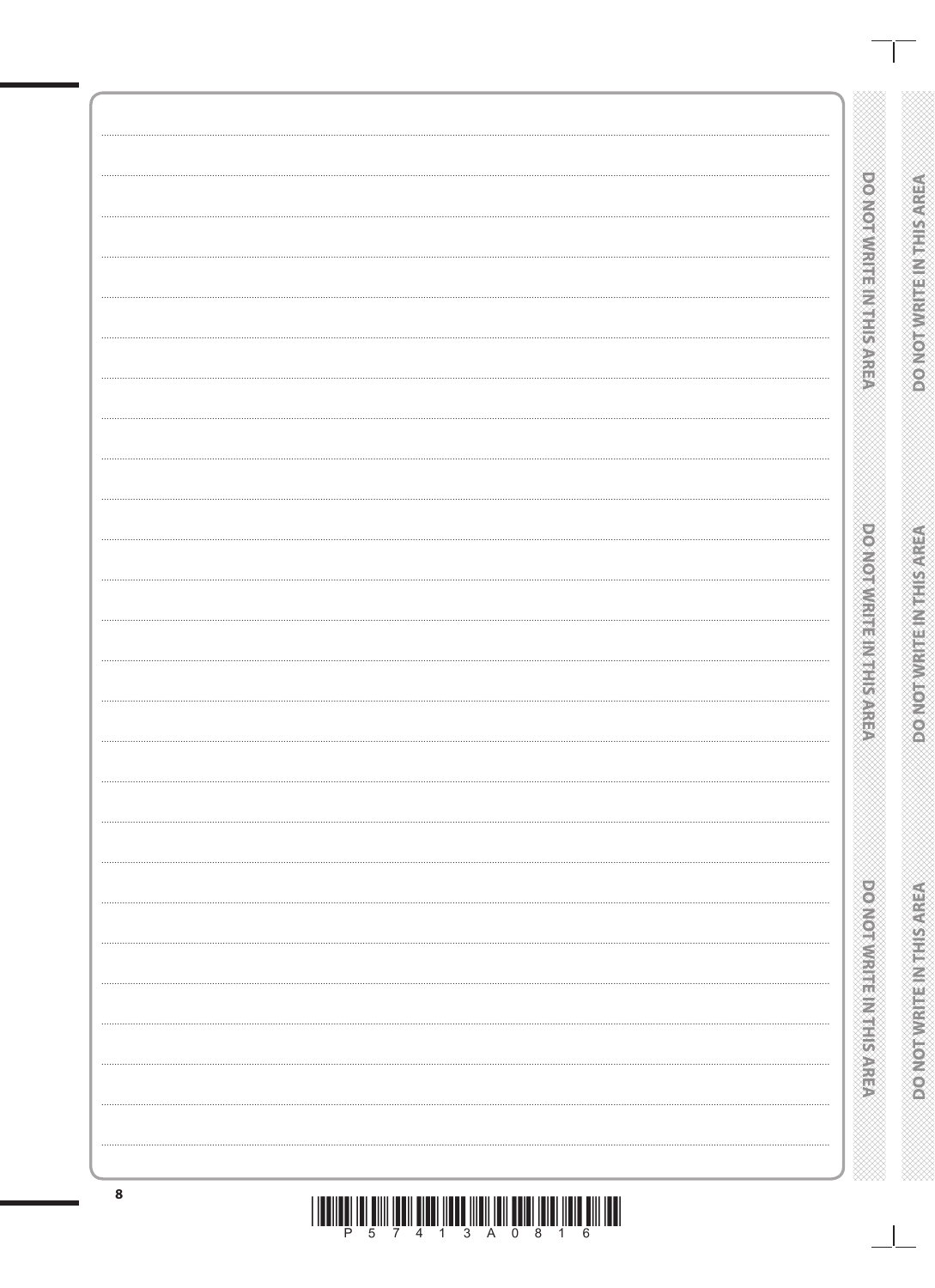| the Cultural Revolution.<br>What is the main difference between these views? |     |
|------------------------------------------------------------------------------|-----|
| Explain your answer, using details from both interpretations.                | (4) |
|                                                                              |     |
|                                                                              |     |
|                                                                              |     |
|                                                                              |     |
|                                                                              |     |
|                                                                              |     |
|                                                                              |     |
|                                                                              |     |
|                                                                              |     |
|                                                                              |     |
|                                                                              |     |
|                                                                              |     |
|                                                                              |     |
|                                                                              |     |
|                                                                              |     |
|                                                                              |     |
|                                                                              |     |
|                                                                              |     |
|                                                                              |     |
|                                                                              |     |
|                                                                              |     |

 $\mathbf{I}$ 

DO NOT WRITEIN RISKER

⋙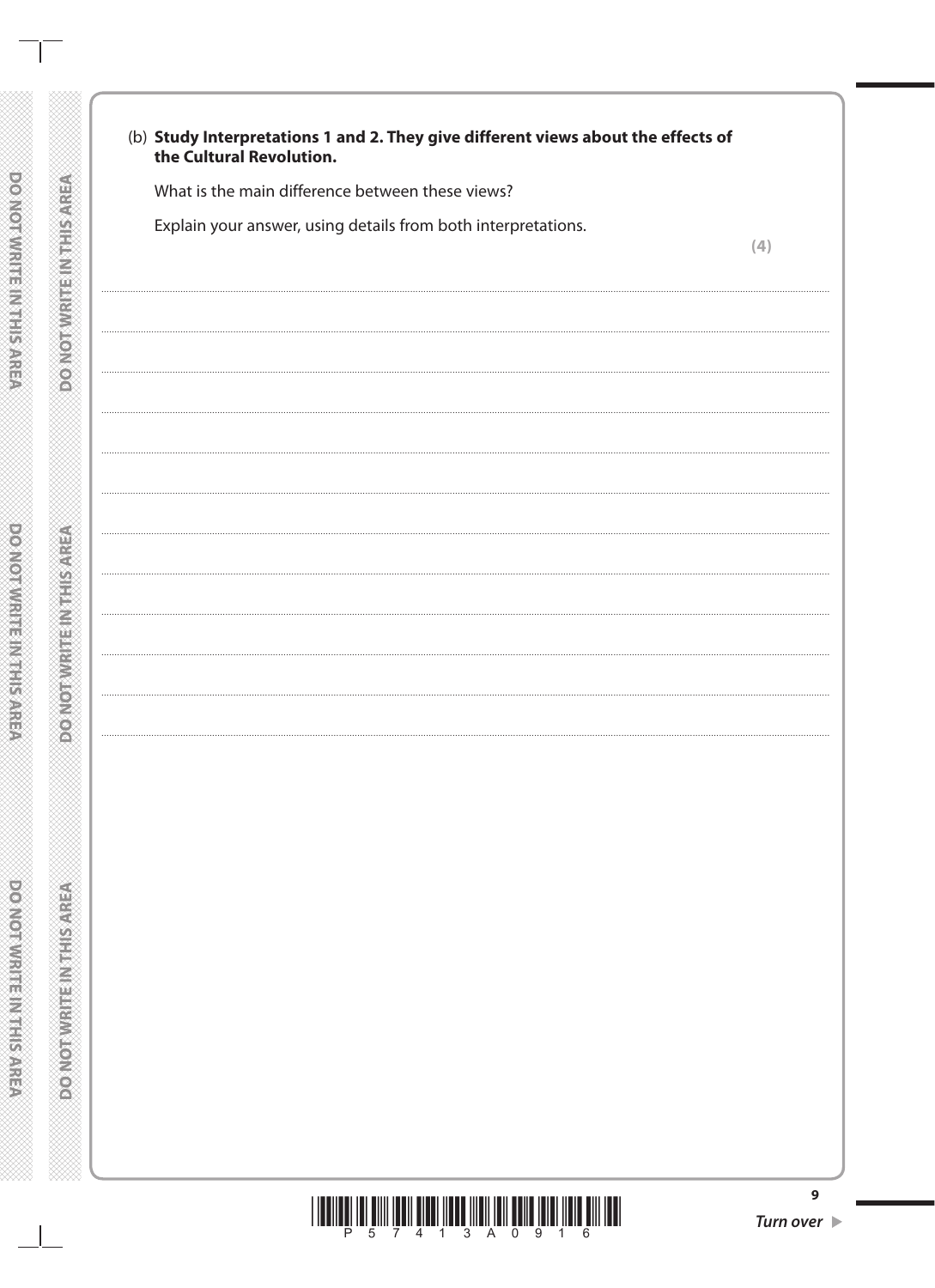| (c) Suggest <b>one</b> reason why Interpretations 1 and 2 give different views about the effects of the Cultural Revolution.<br>You may use Sources B and C to help explain your answer. |     |                                        |
|------------------------------------------------------------------------------------------------------------------------------------------------------------------------------------------|-----|----------------------------------------|
|                                                                                                                                                                                          | (4) | <b>DONORMAN HENDRICKS</b>              |
|                                                                                                                                                                                          |     |                                        |
|                                                                                                                                                                                          |     |                                        |
|                                                                                                                                                                                          |     |                                        |
|                                                                                                                                                                                          |     |                                        |
|                                                                                                                                                                                          |     |                                        |
|                                                                                                                                                                                          |     |                                        |
|                                                                                                                                                                                          |     | <b>POSTER AND RESERVE AND RESPONSE</b> |
|                                                                                                                                                                                          |     |                                        |
|                                                                                                                                                                                          |     | Š                                      |
|                                                                                                                                                                                          |     |                                        |
|                                                                                                                                                                                          |     |                                        |
|                                                                                                                                                                                          |     |                                        |
|                                                                                                                                                                                          |     |                                        |
|                                                                                                                                                                                          |     |                                        |
|                                                                                                                                                                                          |     |                                        |
|                                                                                                                                                                                          |     | <b>DOMOTOM/REFLIGHT SARRA</b>          |
|                                                                                                                                                                                          |     |                                        |
|                                                                                                                                                                                          |     |                                        |
| 10<br><u> MINI QIN MILL</u><br>║║<br>IIIII<br>Ш                                                                                                                                          |     |                                        |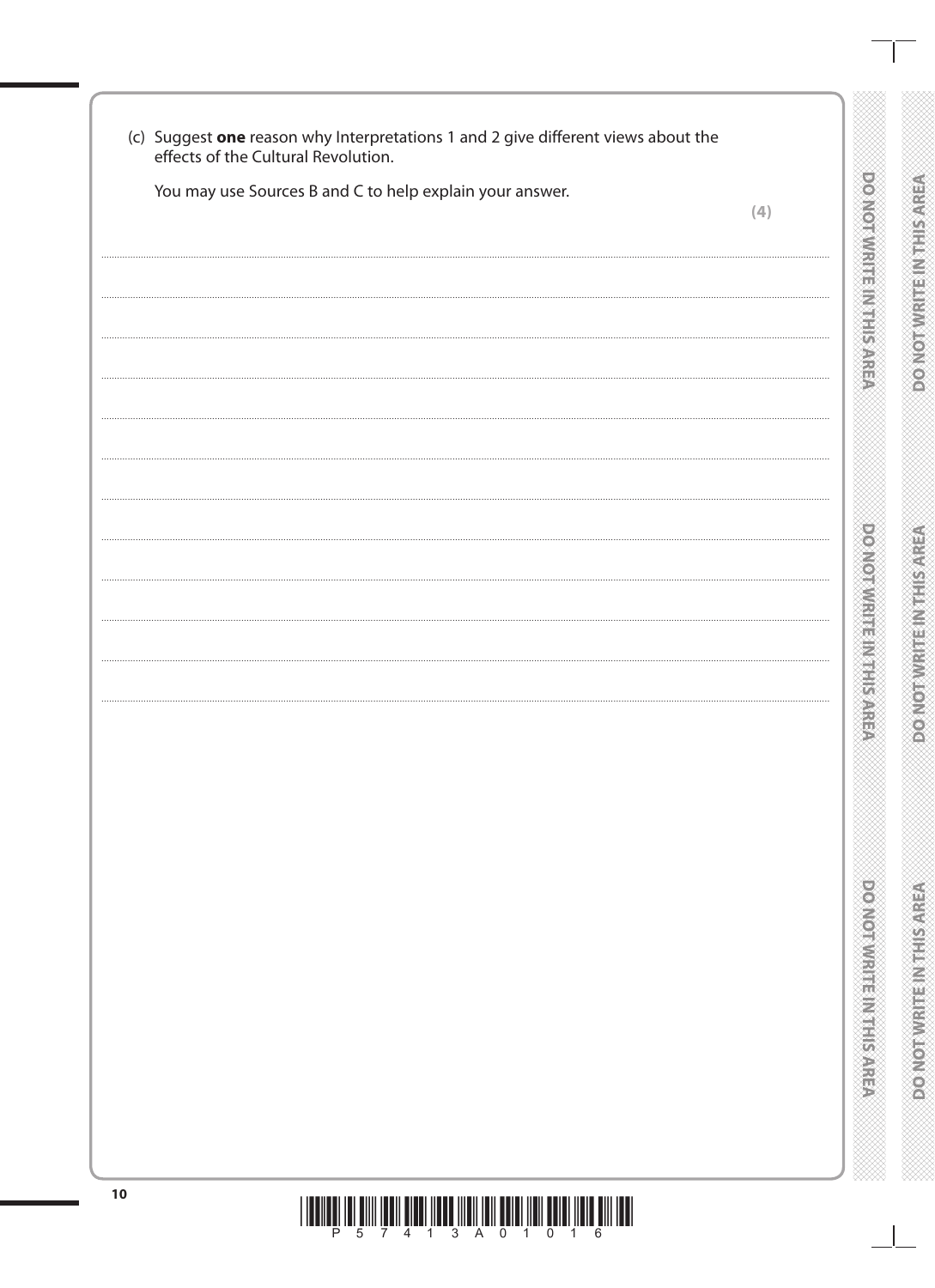| <b>Cultural Revolution?</b> | (d) How far do you agree with Interpretation 2 about the effects of the   |      |
|-----------------------------|---------------------------------------------------------------------------|------|
| historical context.         | Explain your answer, using both interpretations and your knowledge of the |      |
|                             |                                                                           | (16) |
|                             |                                                                           |      |
|                             |                                                                           |      |
|                             |                                                                           |      |
|                             |                                                                           |      |
|                             |                                                                           |      |
|                             |                                                                           |      |
|                             |                                                                           |      |
|                             |                                                                           |      |
|                             |                                                                           |      |
|                             |                                                                           |      |
|                             |                                                                           |      |
|                             |                                                                           |      |
|                             |                                                                           |      |
|                             |                                                                           |      |
|                             |                                                                           |      |
|                             |                                                                           |      |
|                             |                                                                           |      |
|                             |                                                                           |      |
|                             |                                                                           |      |

 $\blacksquare$ 

**DOMOTIVIRITE IN THIS AREA** 

**DOWNWHITEINIANSWER** 

DOOMOTIVIEINTELASTER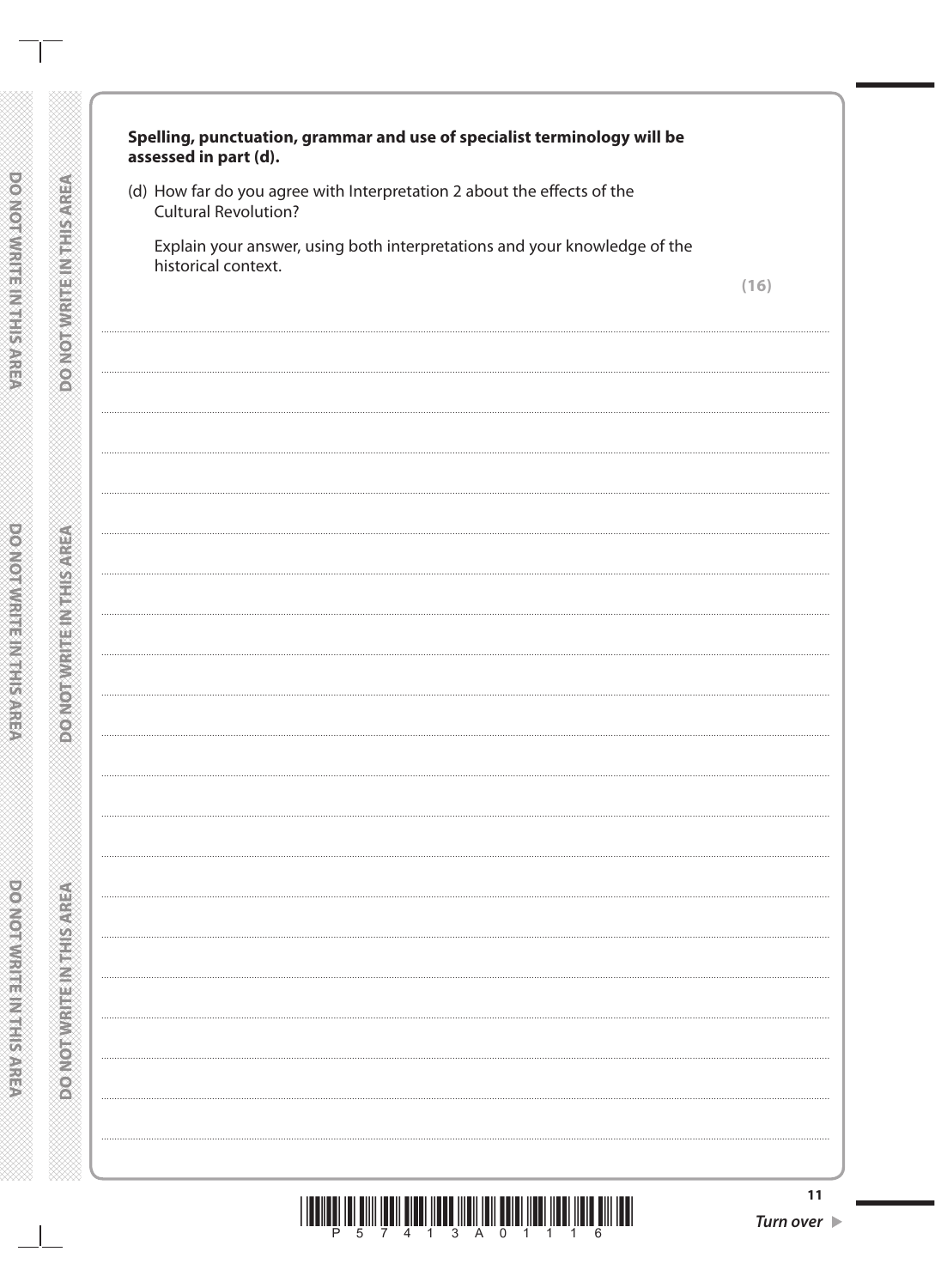| <b>DOMORWISH SHARR SARE</b><br><b>PONORMAN EXPERIENCE</b><br><b>DOCTOROMETRIC PRESSURE</b> | 12 | <u> III DI LIHINI III DI LIHINI DI LIHINI DI LIHINI DI LIHINI DI L</u><br>IIII<br>P<br>5<br>3<br>$\overline{A}$<br>$\,0\,$<br>6 |                                  |
|--------------------------------------------------------------------------------------------|----|---------------------------------------------------------------------------------------------------------------------------------|----------------------------------|
|                                                                                            |    |                                                                                                                                 | <b>RESILED MARKET PRODUCT</b>    |
|                                                                                            |    |                                                                                                                                 |                                  |
|                                                                                            |    |                                                                                                                                 | <b>RESING HANDER MANDING NO.</b> |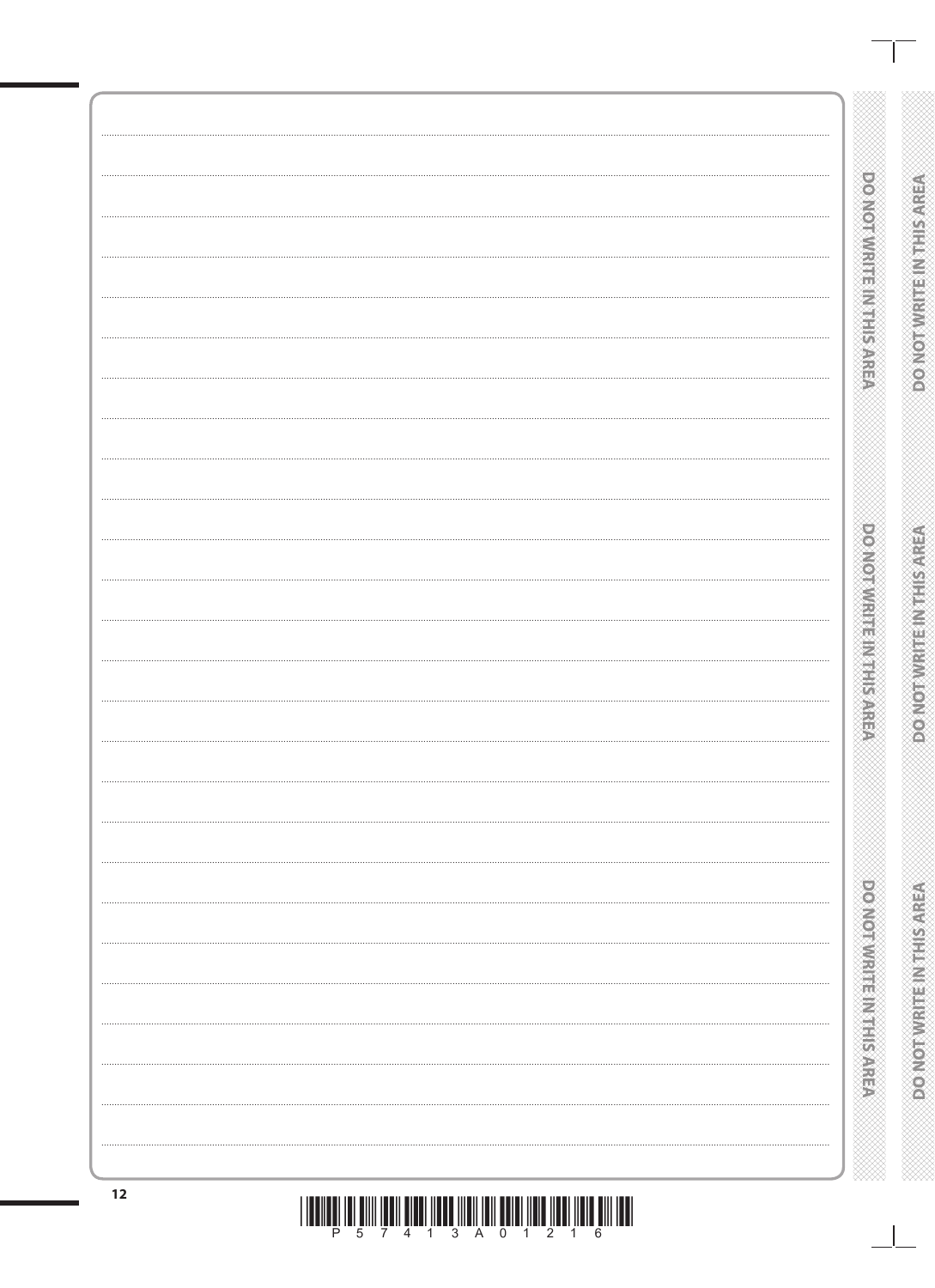| <b>DOINOT WRITE INSTITUS AREA</b>    | Ú.<br>m<br>Š<br>$\frac{1}{2}$     | <br> |
|--------------------------------------|-----------------------------------|------|
| <b>BUT AN EXECUTIVE STATE</b><br>医皮质 |                                   |      |
| <b>DOMORAMENT RESERVE</b>            | <b>ECRES</b><br><b>DOSNOSTING</b> |      |

a ka

 $\perp$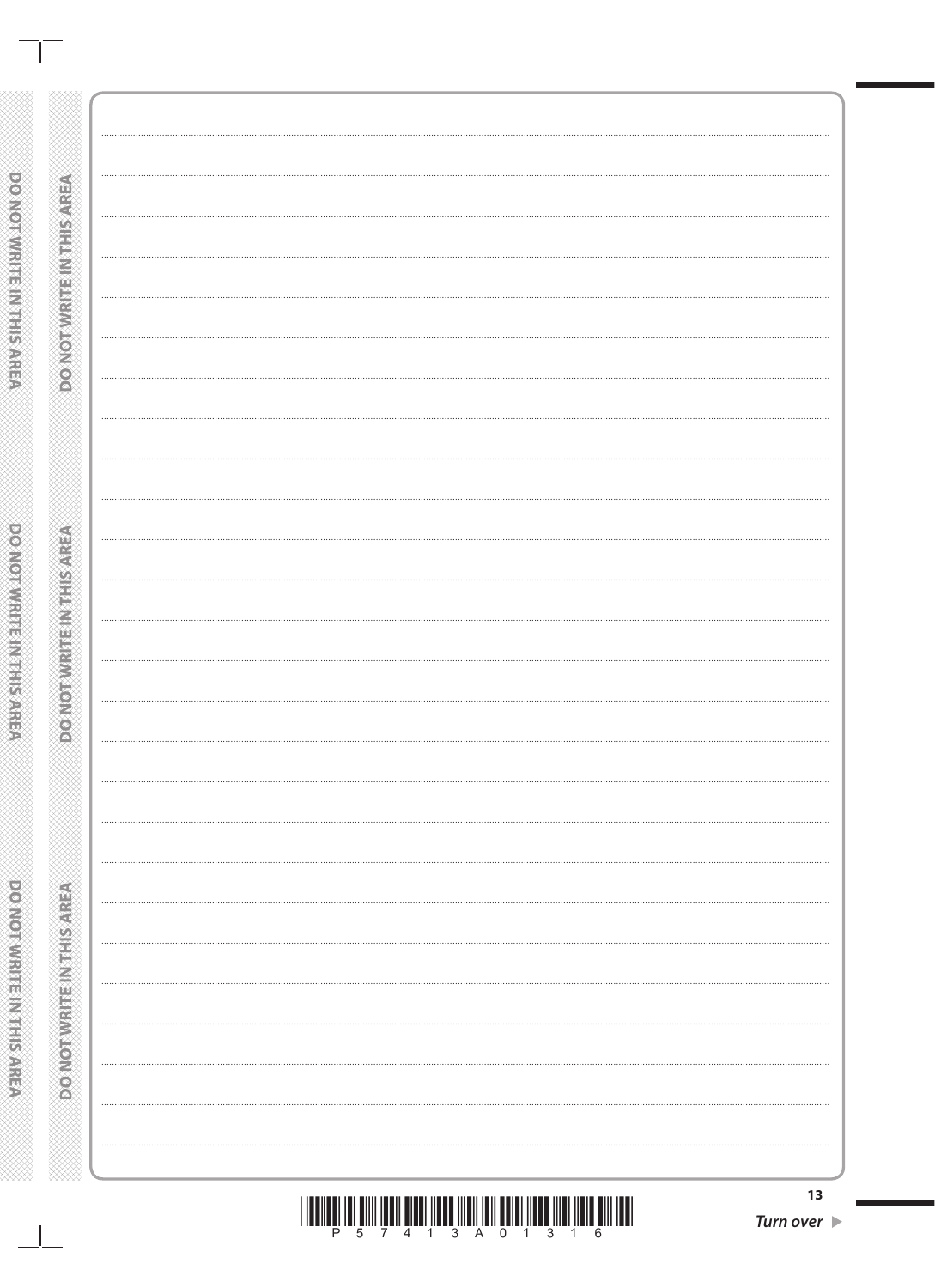| S                        |  |        |   |  |
|--------------------------|--|--------|---|--|
| ï                        |  |        |   |  |
|                          |  |        | 1 |  |
|                          |  |        |   |  |
| ı                        |  |        |   |  |
| $\ddot{\phantom{a}}$     |  | l<br>I |   |  |
|                          |  |        |   |  |
|                          |  |        |   |  |
|                          |  | j      |   |  |
|                          |  |        |   |  |
| i<br>S                   |  | i      |   |  |
|                          |  |        |   |  |
|                          |  |        |   |  |
|                          |  |        |   |  |
|                          |  |        |   |  |
|                          |  | ì      |   |  |
|                          |  |        |   |  |
|                          |  | ì      |   |  |
|                          |  |        |   |  |
|                          |  | J      |   |  |
|                          |  |        |   |  |
|                          |  |        |   |  |
|                          |  |        |   |  |
|                          |  |        |   |  |
|                          |  | j      |   |  |
|                          |  |        |   |  |
|                          |  | İ      |   |  |
| $\overline{\phantom{a}}$ |  |        |   |  |
|                          |  | I      |   |  |
| į                        |  |        |   |  |
|                          |  | I      |   |  |
|                          |  |        |   |  |
| .<br>.<br>.              |  | ۱      |   |  |
|                          |  |        |   |  |
|                          |  | ĺ      |   |  |
|                          |  |        |   |  |
| $\ddot{\phantom{a}}$     |  | j      |   |  |
|                          |  | ł      |   |  |
|                          |  |        |   |  |
| $\overline{\phantom{a}}$ |  | j      |   |  |
|                          |  |        |   |  |
| ì                        |  |        |   |  |
|                          |  |        |   |  |
| $\overline{\phantom{a}}$ |  |        |   |  |
|                          |  | ĺ      |   |  |
|                          |  |        |   |  |
|                          |  | ١      |   |  |
|                          |  |        |   |  |
|                          |  |        |   |  |
|                          |  |        |   |  |
|                          |  |        |   |  |
|                          |  | l      |   |  |
| i.                       |  |        |   |  |
|                          |  |        |   |  |
| ,,,,,,,                  |  |        |   |  |
|                          |  |        |   |  |
|                          |  |        |   |  |
| ì                        |  |        |   |  |
|                          |  |        |   |  |
| ś                        |  |        |   |  |
|                          |  |        |   |  |

**DOMORWARE IN THE WARD** 

**DONOTWRITING SARE** 

**DONOTWIRES MILLION OF** 

(Total for spelling, punctuation, grammar and use of specialist terminology = 4 marks) (Total for Question 3 = 36 marks)

> **TOTAL FOR SECTION B = 36 MARKS TOTAL FOR PAPER = 52 MARKS**

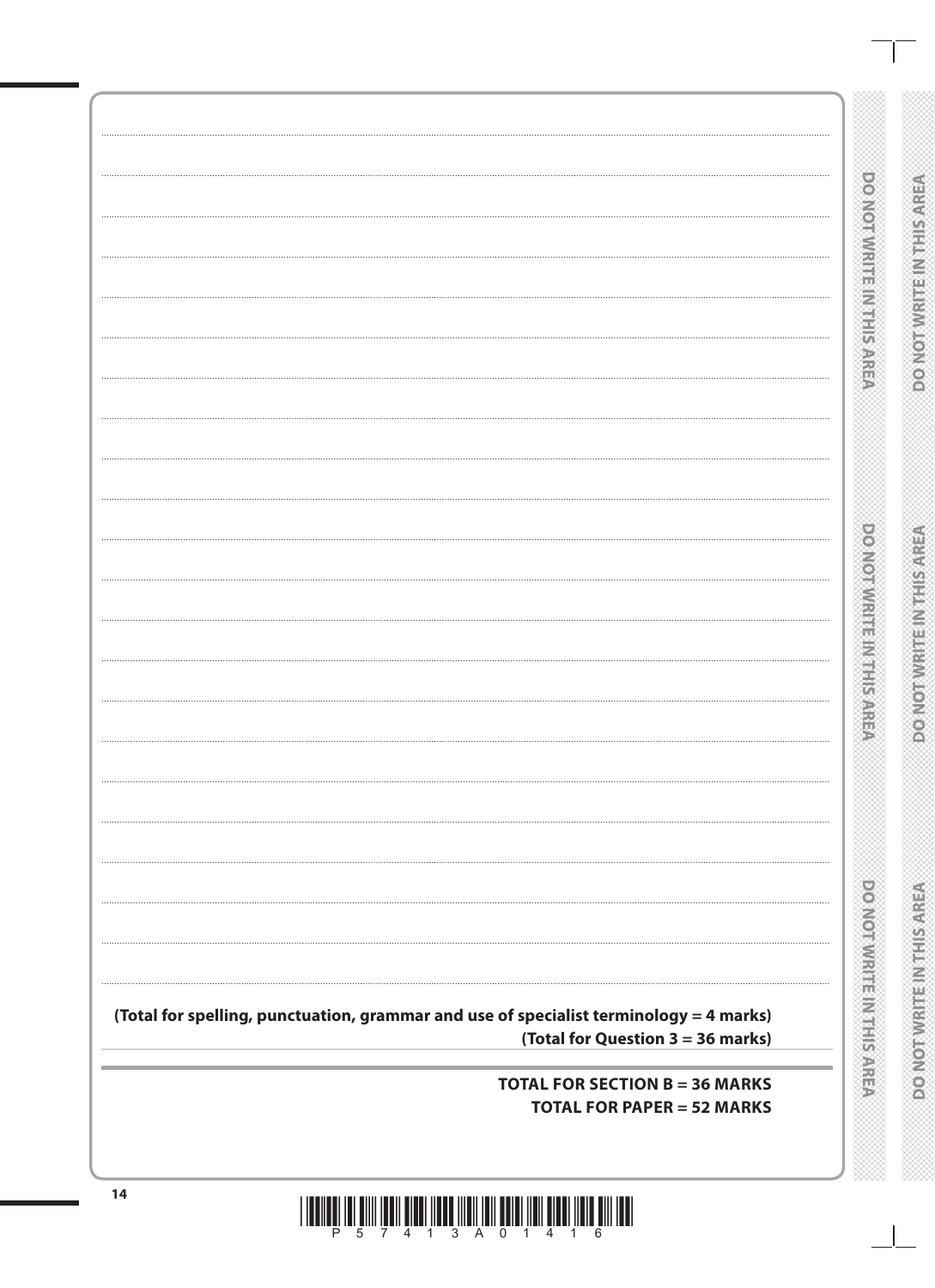$\mathbb{R}$ 

**DO NOTWARE INTHIS AREA** 

**DO NOTAVALE INTERVERS** 

DO NOT WRITE IN THIS AREA

**BLANK PAGE**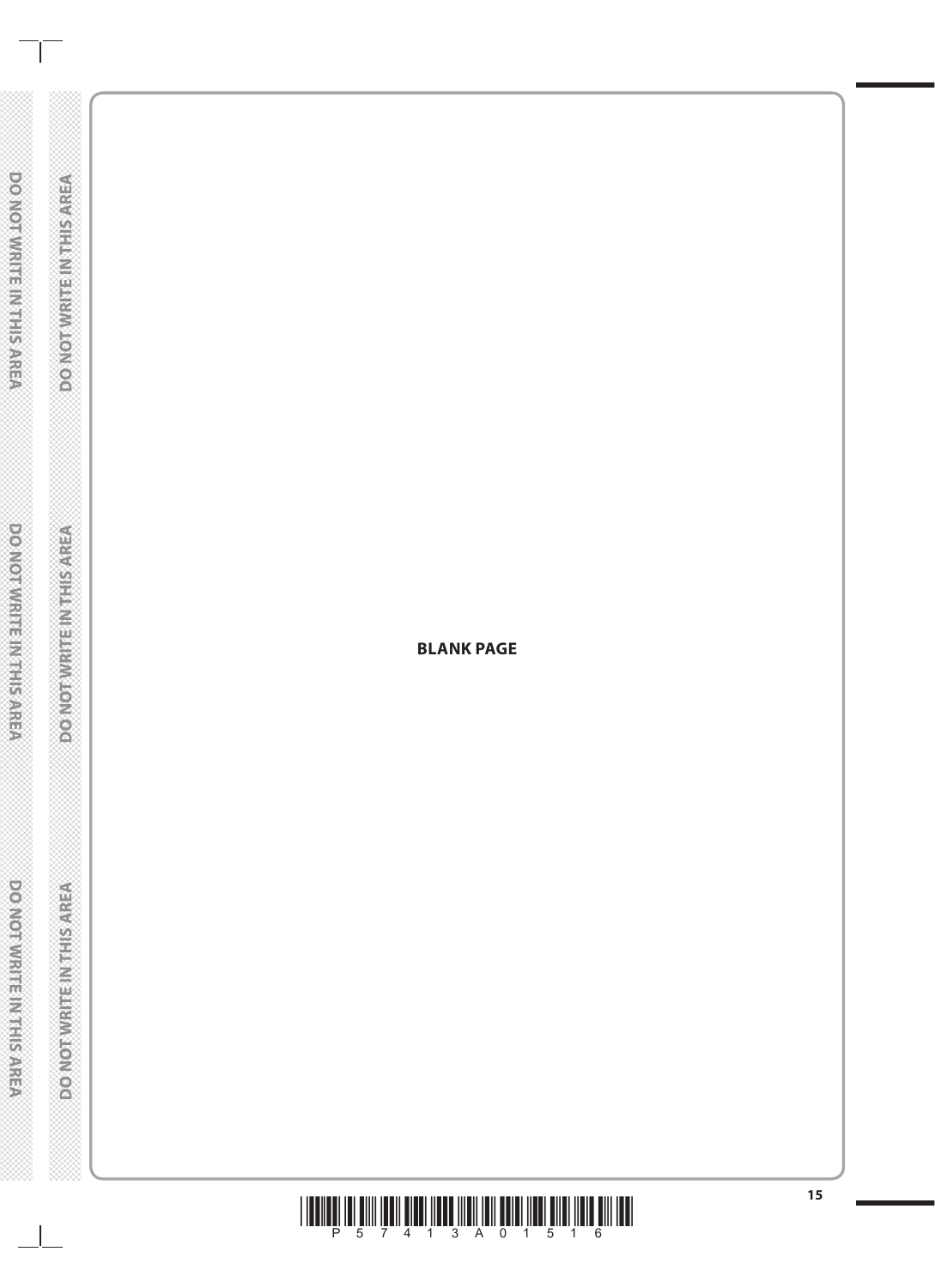**BLANK PAGE**

**Acknowledgements**

Source A from: IISH / Stefan R. Landsberger Collections; chineseposters.net

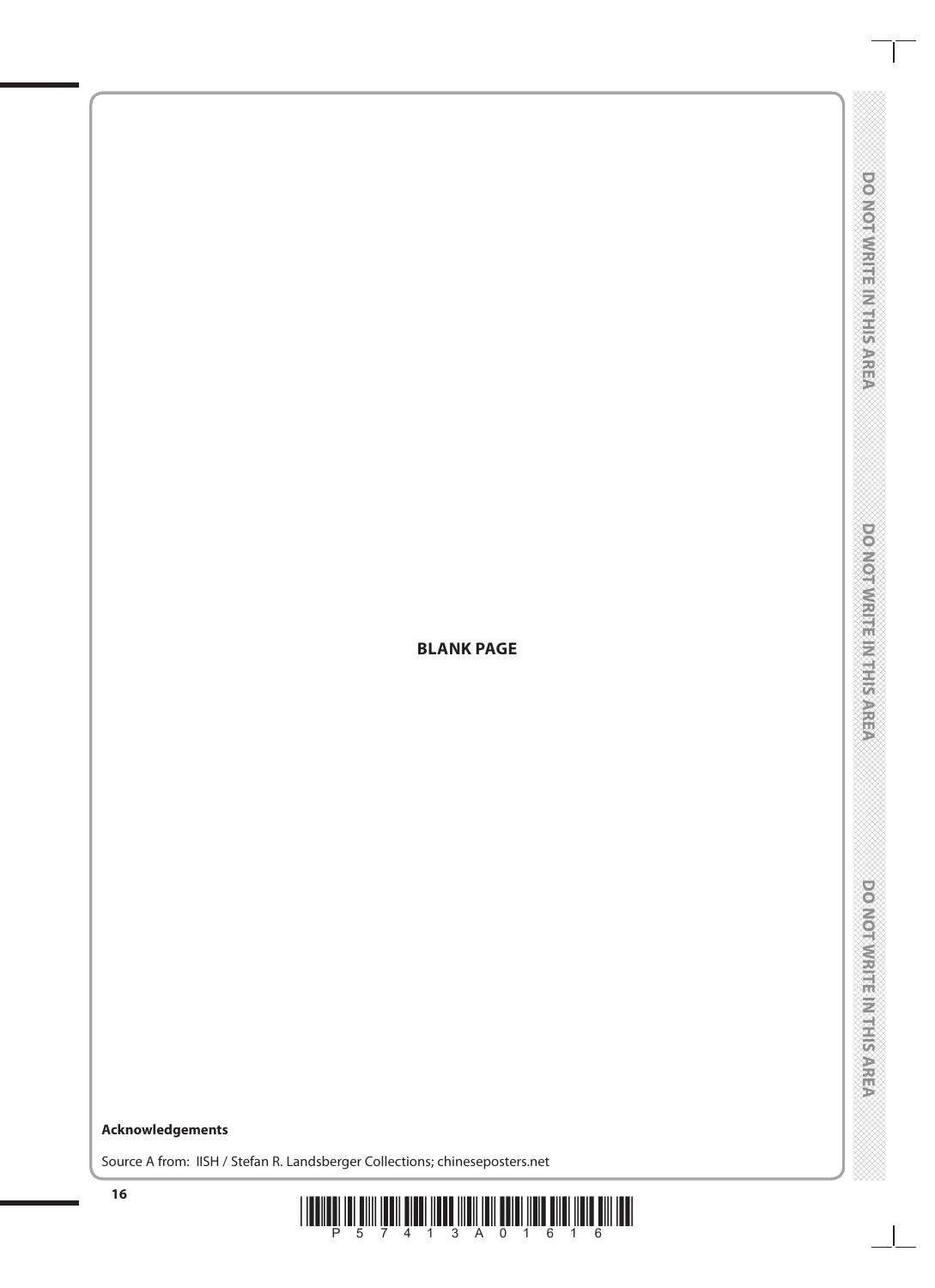# **Pearson Edexcel GCSE (9–1)**

# **Tuesday 11 June 2019**

Afternoon (Time: 1 hour 20 minutes) Paper Reference **1HI0/32**

# **History**

**Paper 3: Modern depth study Option 32: Mao's China c1945–76**

**Sources/Interpretations Booklet for use with Section B. Do not return this booklet with the question paper.**







*Turn over*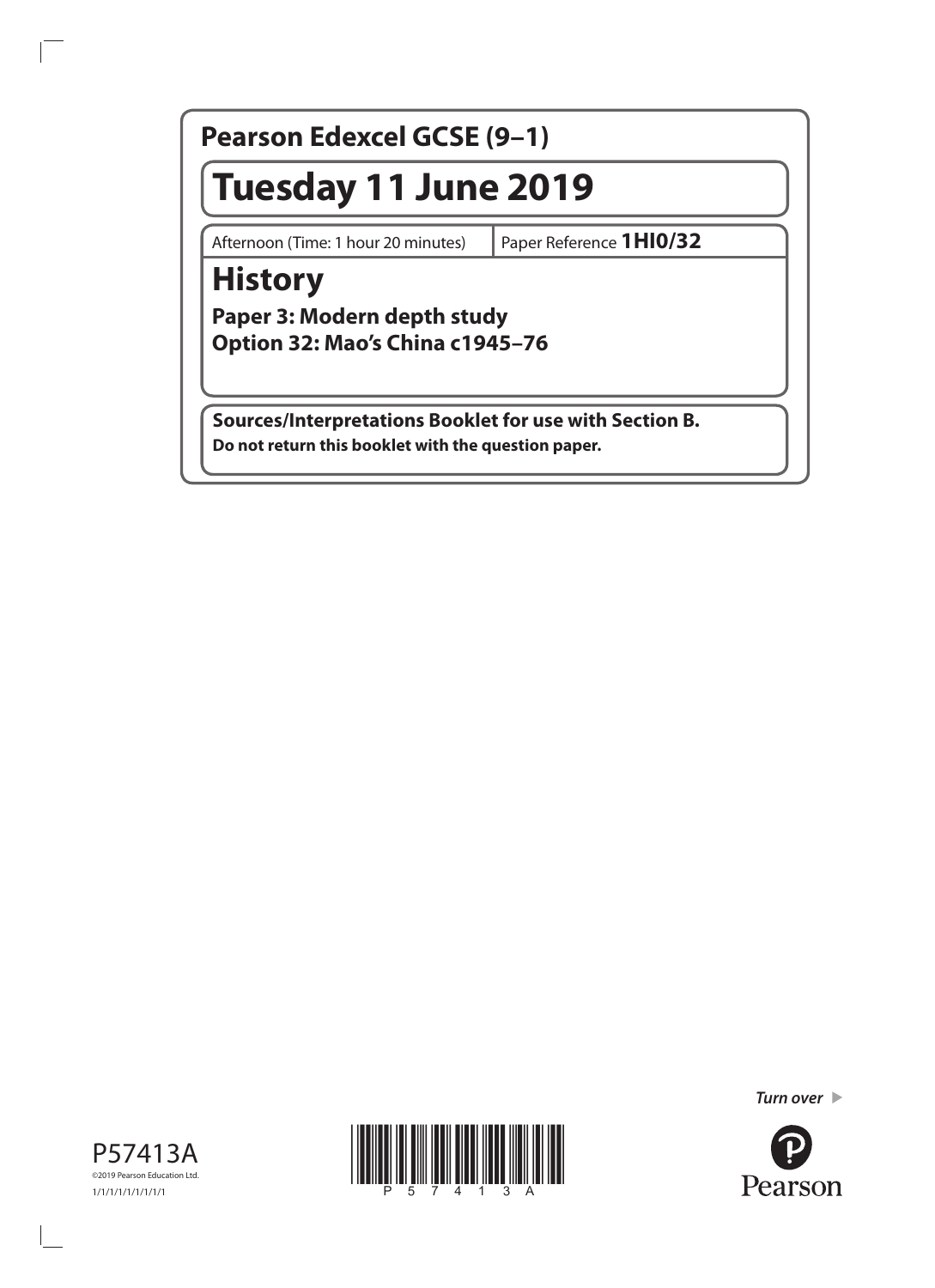#### **Sources/interpretations for use with Section B.**

**Source B:** From an interview with Lihua in the early 1980s. The interviewer was an American journalist living in China. In 1966, Lihua was six years old. Here she is describing what happened to her family during the Cultural Revolution.

The peasants and Party officials made my parents parade through the streets. They hung a placard round my father's neck. They made him kneel and confess his crimes. They beat both my mother and father with iron bars. This happened for several weeks. We had to beg or borrow food from other peasants and we were always hungry.

I want people outside China to know what the Cultural Revolution was like and what the Chinese people have suffered. My mother was beaten to death, and my father permanently injured. I will never be happy for the rest of my life.

That is what the Cultural Revolution did. It is unfixable. My scars will never heal.

**Source C:** From an article in *The Beijing Review,* 1 November 1968. *The Beijing Review* was a Chinese government propaganda magazine.

### **Excellent Situation in China's Great Proletarian Cultural Revolution**

Activities showing total loyalty to Chairman Mao, his thoughts and his revolutionary ideas are being widely carried out throughout the nation. All over this vast country the revolutionary people have hung portraits of Chairman Mao in their homes. Everywhere walls are covered with quotations from Chairman Mao. Every day the revolutionary people read the treasured works of Chairman Mao and sing revolutionary songs. Through their study of Mao's works and his latest instructions they have put his thoughts into action in every aspect of their lives.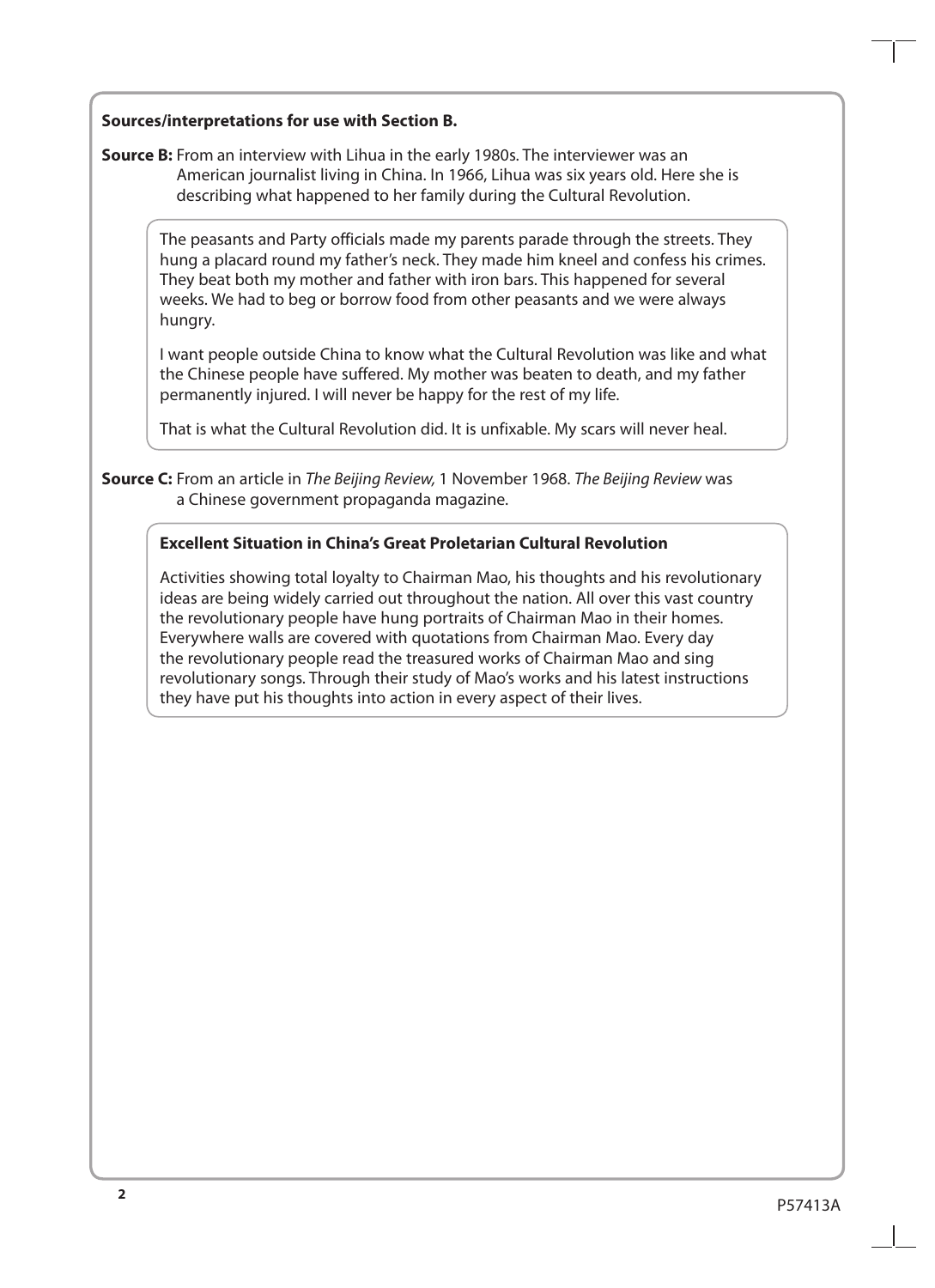**Interpretation 1:** From *Modern World History* by B Walsh, published in 2009.

By 1968 the violence created by the Red Guards was out of control and the PLA stepped in to restore order. One million people are estimated to have been killed during this period of the Cultural Revolution. The education of a whole generation of young people had been lost, and industrial production had fallen. Some factories had been closed for as long as three years. Many Chinese people's absolute faith in the Communist Party was now utterly destroyed.

**Interpretation 2:** From *Communist States in the Twentieth Century,* by R Bunce, P Clements and A Flint, published in 2015.

> By the end of 1968, Mao's power was once again unchallenged. His rivals within the Communist Party had been purged. Younger party members, who were completely obedient to Mao, were promoted. A new constitution made Mao Zedong Thought the official ideology of the Party. Lin Biao, Mao's most loyal comrade, was named as Mao's official successor.

Mao had come to power promising to free the Chinese people from political repression. However, by the end of the 1960s, the Cultural Revolution meant that the Chinese people were ruled by a leader with absolute power.